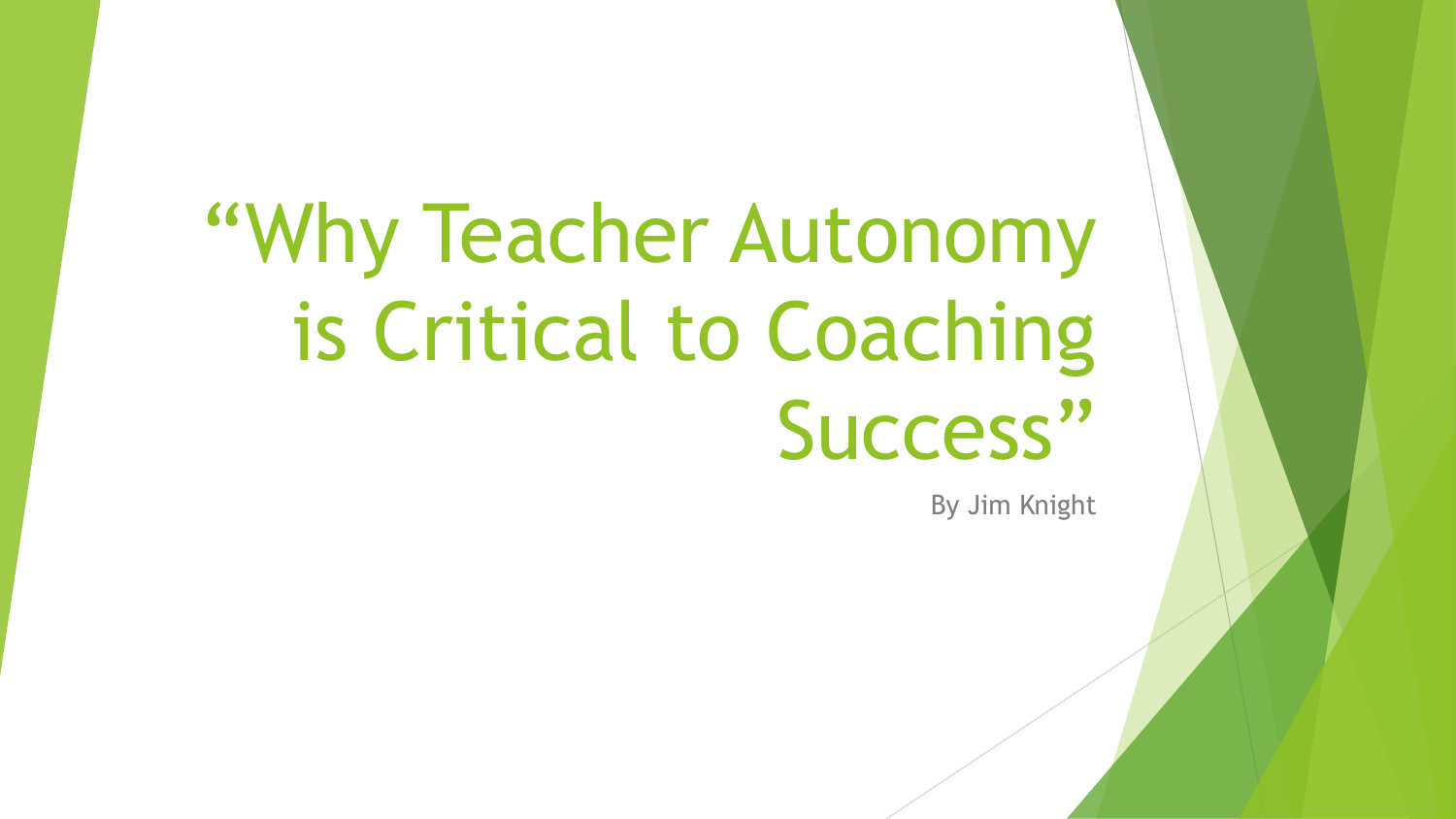

# Self-determination Theory: 3 innate human needs

- People feel motivated when:
	- $\blacktriangleright$  They are competent at what they do;
	- They have a large measure of control over their lives; and
	- $\blacktriangleright$  They are engaged in positive relationships.
- What do you think about this theory?
- How have you seen this play out?
- If you agree with this theory, what does it mean for your coaching system?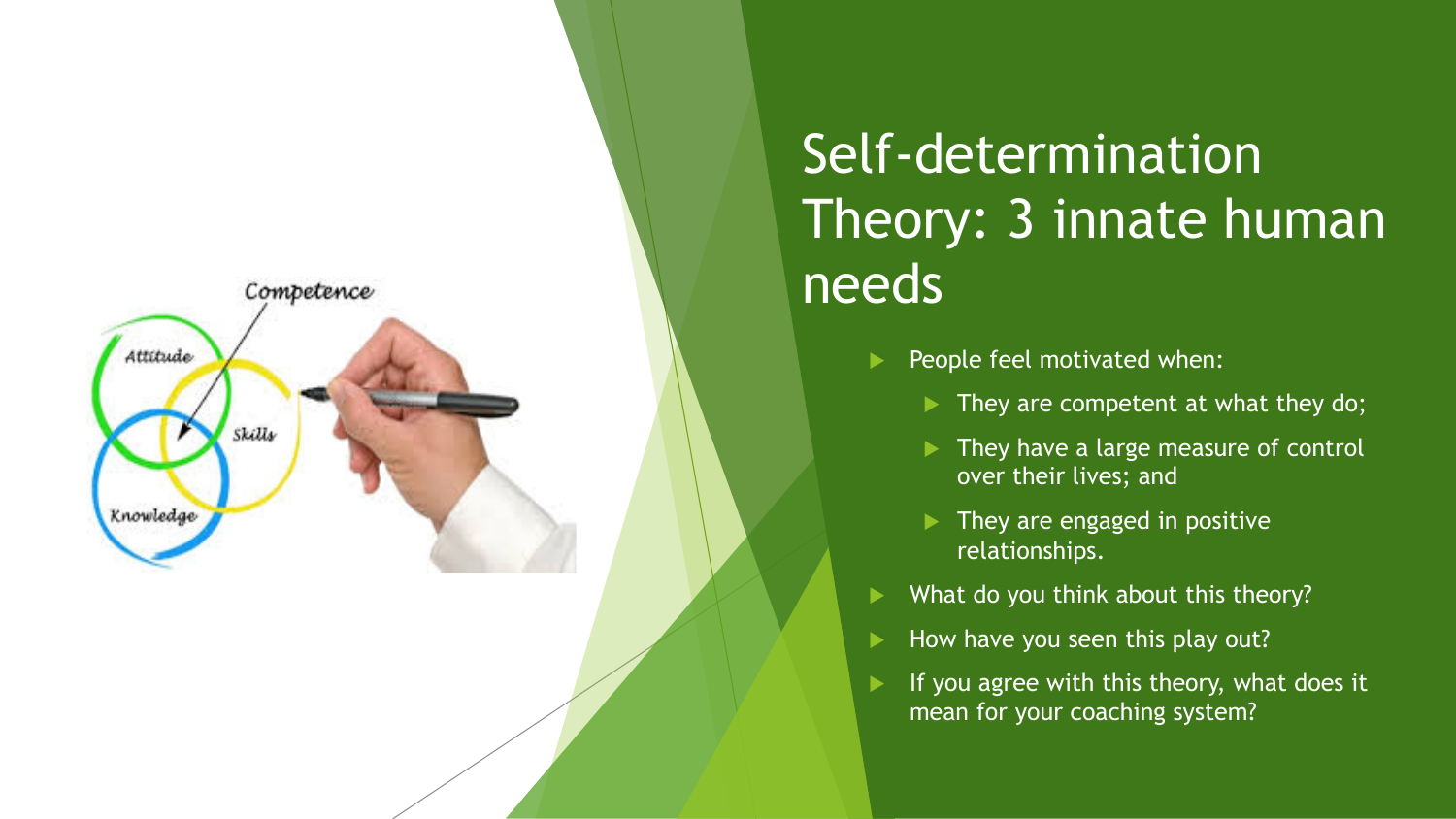#### Technical Challenge

- $\checkmark$  Is clearly defined
- Can be solved by experts
- Can be resolved in short(er) time spans
- $\checkmark$  Can be issued by edict
- $\checkmark$  Is solved by authority/leadership or delegates
- $\checkmark$  Requires informative learning, but basic perceptions remain the same

#### Adaptive Challenge

- $\checkmark$  Is harder to define
- $\checkmark$  Must be solved by people, not experts
- $\checkmark$  Has long-term outcomes

"*Adaptive challenges can only be addressed through changes in people's priorities, beliefs, habits, and loyalties*." - Grashow, Heifetz, & Linsky (2009)

What does this mean for providing feedback?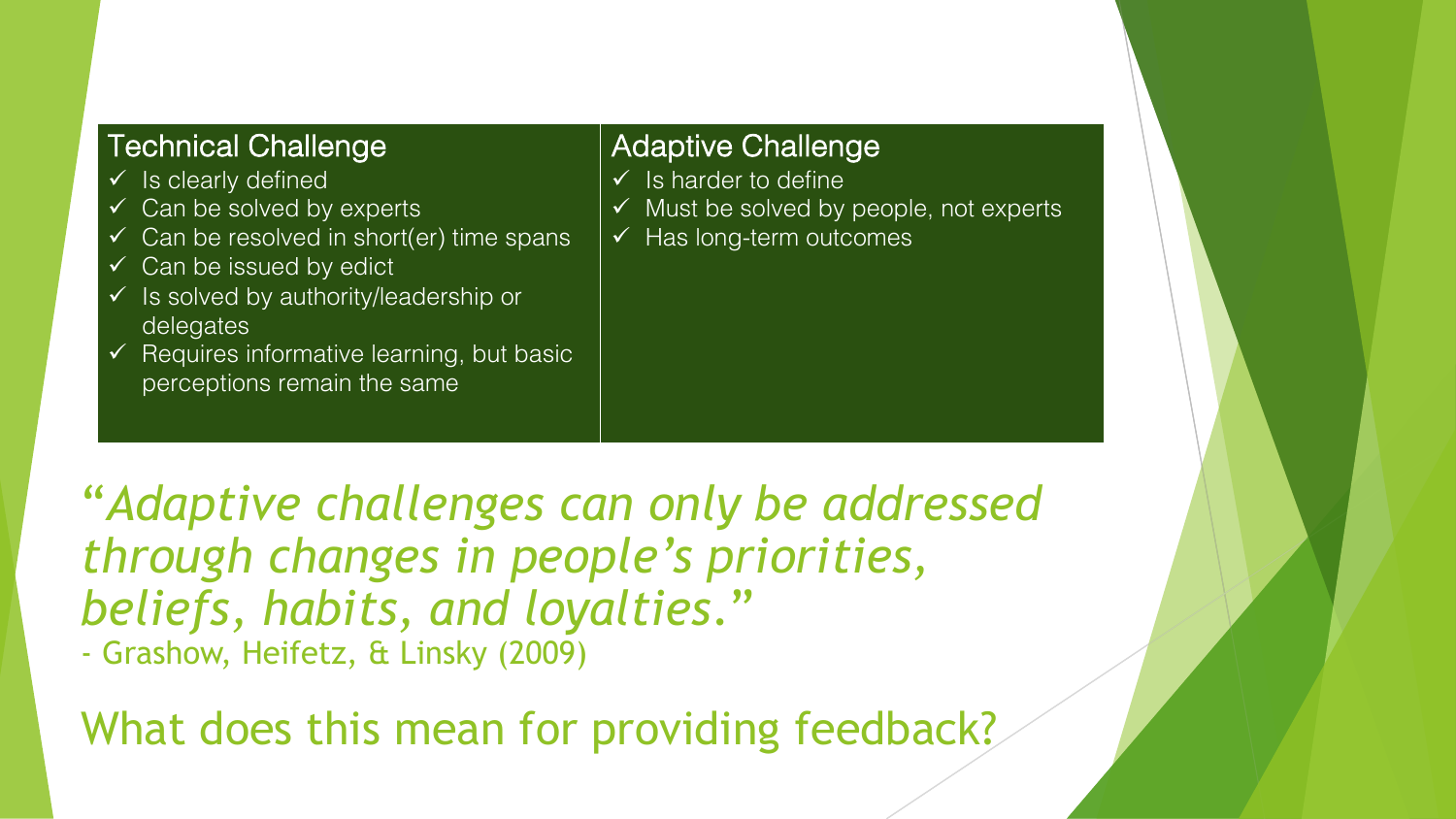**Effective** dialogue between coach and practitioner

### Effective dialogue is often enabled through a third point:

- Student Work
- Video recordings of teacher lessons
- What else?

Coming from a nonjudgmental place

• How do you encourage this thinking in your coaches?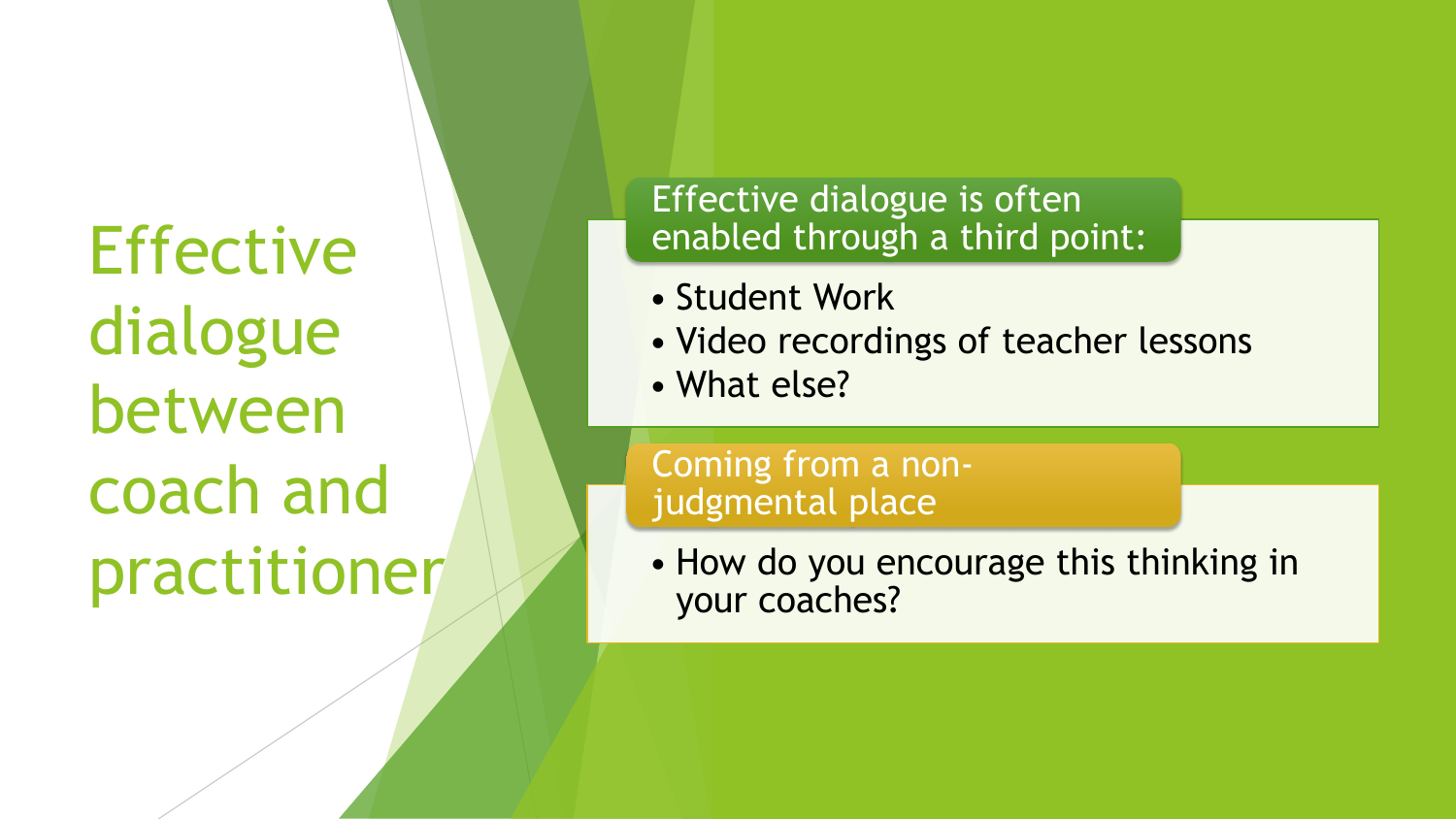## Fidelity to the intervention

- $\blacktriangleright$  What do you think about the author's comments related to fidelity?
	- ▶ "…teaching is too complex to *conform to a one-size-fits-all model."*

### **Five Elements of Fidelity**



**Quality of Delivery:** How well is the intervention, assessment, or instruction delivered? Do you use good teaching practices?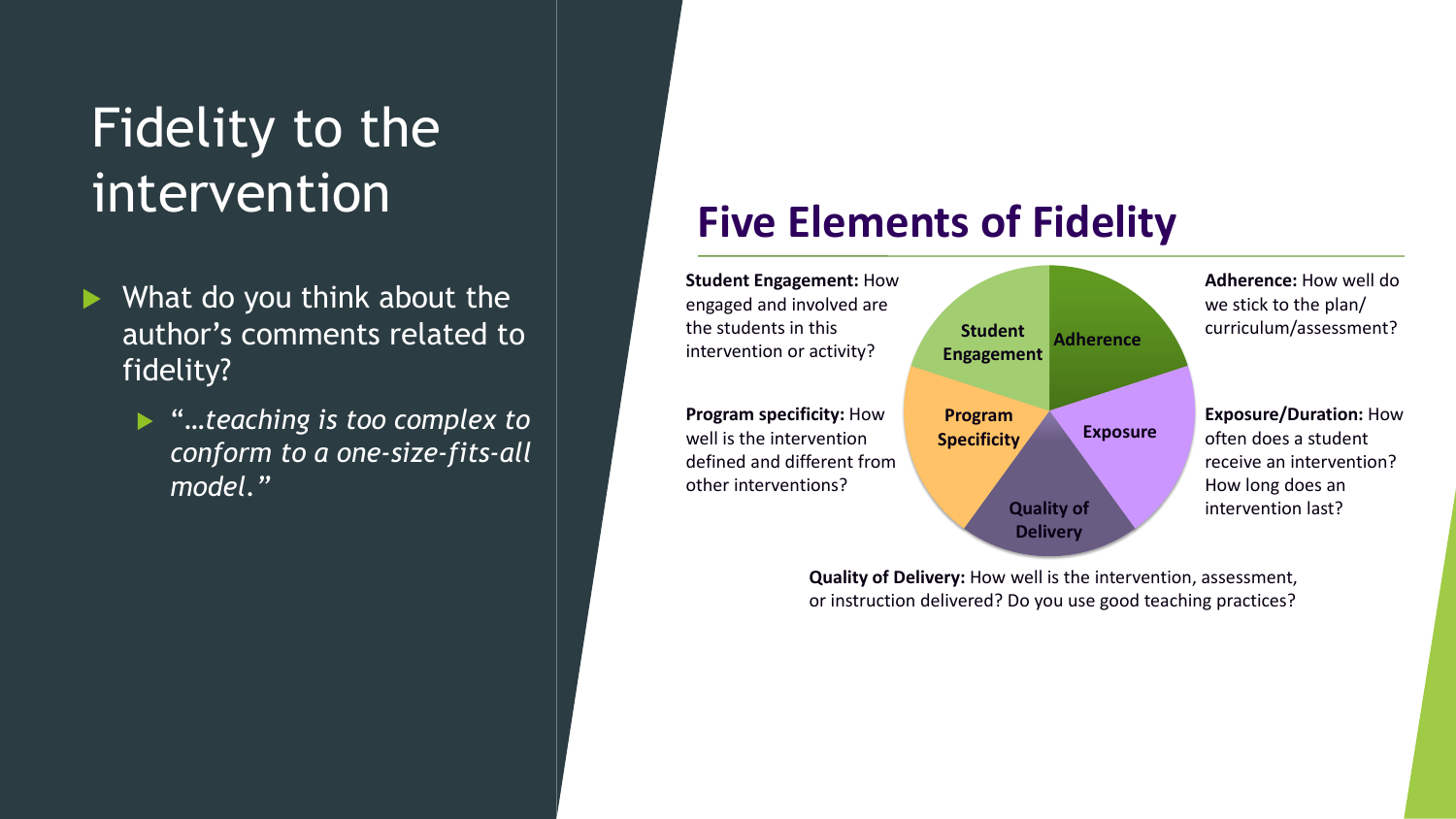## Questions from the article

- Can you think of a time in your school or district when a "directive approach" to coaching or PD had a counterproductive effect on teachers? How could the training have been done differently?
- $\blacktriangleright$  What could you change in your coaching or supervision to better honor teachers' autonomy? How comfortable are you about making that change?